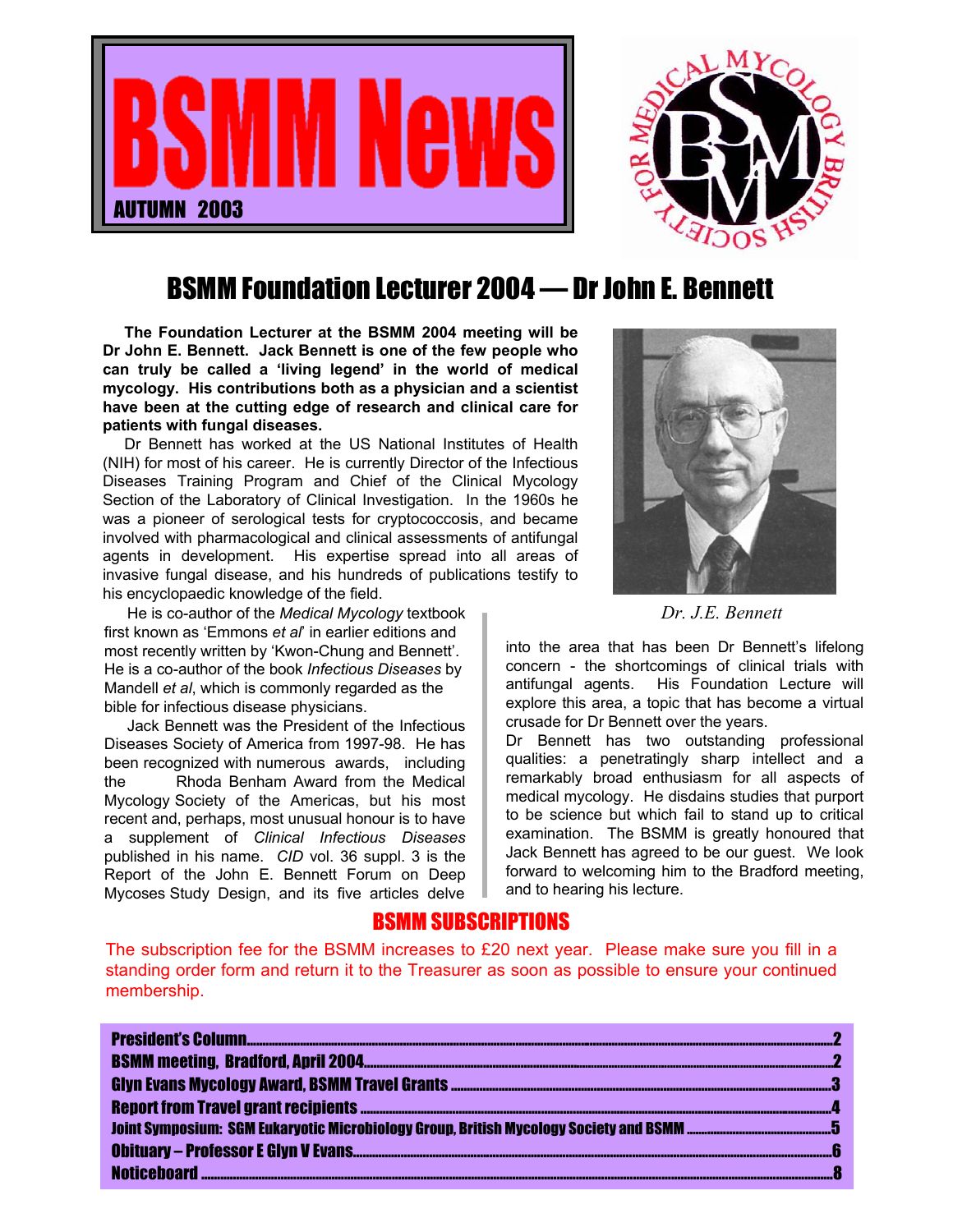### PRESIDENT'S COLUMN

#### Time to be pleased with ourselves

To judge from the activities of the BSMM, reflected in this larger-than-usual Newsletter, our Society is presently enjoying a burst of very positive activities. We should be pleased to see so many mycology events taking place under the BSMM umbrella.

Just look back over the past year. We had a very successful and enjoyable joint meeting with the British Mycological Society in Manchester. We lent our name to a wellreceived publication on standards of care for patients with fungal diseases, authored by David Denning, Chris Kibbler and Rosemary Barnes. We held a meeting jointly with the BMS and the Society for General Microbiology in Manchester. Our scheme for supporting members who wish to travel to mycology meetings has remained very popular; we were able to help several BSMM members to attend the ISHAM Congress in San Antonio.

Over the next year, we expect to see even more projects come to fruition. The Diploma in Medical Mycology, pioneered with the hard work of Chris Kibbler and his colleagues, is at last becoming a reality. We have received generous sponsorship from some of the pharmaceutical companies in the antifungal field, and the training videos will be made early in 2004. We are planning a one- or two-day meeting, jointly with the British Society for Haematology, to take place late in the year in 2004. The BSMM Course, which could not be held in 2002 because of departmental relocations occurring in Leeds, will be back in 2004; the course is already booking rapidly! Last, but of course not least, our annual meeting, to be held in Bradford in 2004, promises to be at least as good as those of recent years, with a real catch in the form of Dr Jack Bennett from NIH as Foundation Lecturer.

All these upcoming activities are detailed elsewhere in the Newsletter.

While the Society can deservedly be proud of its record of activity, the fact remains that Medical Mycology, as a career discipline, is still neglected. For many years, the majority of medical mycology posts in the NHS and academia have not been refilled with mycologists when people retire or move

elsewhere. Some institutions are actively terminating mycology posts. Let's hope the introduction of the Diploma in Medical Mycology, aimed to encourage a growth in mycology-specialized clinical scientists, will start to reverse the trend.

The saddest event of 2003 for many of us is the unexpected, premature death of Glyn Evans. I first met Glyn at a BSMM meeting in 1967; he always stood out as both a great character and a great source of support for medical mycology in all its aspects. Few people have done more for this society than Glyn. Over a long period of years he has stamped his personality and his enthusiasm on the BSMM; meetings will never seem the same again without him. In his memory, we are initiating the Glyn Evans Mycology Award, aimed to encourage inter-laboratory visits by individuals who will benefit by gaining specialist knowledge of methods and techniques in the field. You can read details about the Award on page 3. We are seeking donations to set the Award off to a good start; we hope those of you who loved and respected Glyn will contribute generously to the fund.

#### **Frank Odds**

### BSMM Annual Meeting 2004 - **Bradford**

The 2004 BSMM Meeting will be in Bradford University, on the 18th-20th April (the weekend after Easter). The meeting will be on the University Campus, which is near the centre of Bradford, next to the Photographic Museum. On Sunday evening there will be a curry in a popular local restaurant. The Meeting will then be all day Monday and Tuesday morning, with the Dinner on Monday evening. The Foundation Lecturer will be delivered by Dr John Bennett. In addition to the usual fare, we are keen to encourage the submission of papers of clinical interest relating to the interaction between fungi and the host, and this theme is emphasised by the symposium, 'The Clinic, The Host and The Fungus', which will be in addition to a basic science symposium. There will be plenty of space for posters.

Further details of the meeting and booking forms will be circulated early next year.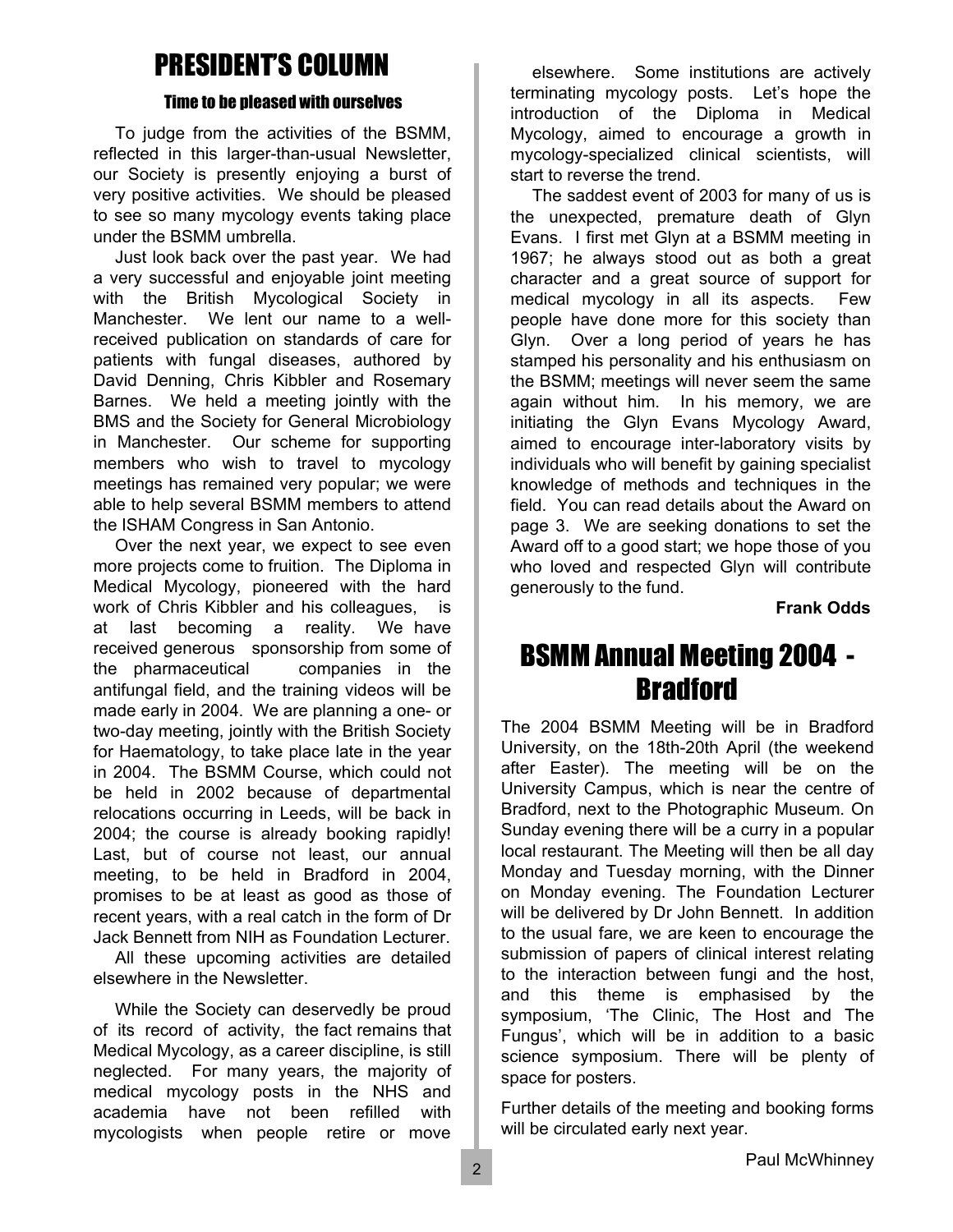## Glyn Evans Mycology Award

In memory of Glyn Evans and to acknowledge the contribution that Glyn made to the BSMM, the Committee has decided to create the "Glyn Evans Mycology Award". The Award will provide the recipient with financial support to visit another laboratory for a period of training, probably to learn a specific technique. The exact amount and frequency of the Award have not been defined, to allow flexibility to decide each Award on its merits. The Award will contribute towards the costs of travel, accommodation and directly related expenses and the deadlines for the Award will be the same as the other travel awards. Applicants should state clearly on their travel grant application form that they are applying for this Award.

The Committee would like to invite members of the Society to make contributions, in memory of Glyn, towards this Award and they should be sent to the Treasurer.

### BSMM Travel Grants

At a recent meeting of the BSMM Committee, a set of criteria on which future travel grant applications would be judged were discussed and finalised. The criteria are detailed below.

#### **Eligibility**

Applicants must be fully paid-up BSMM members, normally of at least one year's standing. Preference will be given to applicants known to have made a contribution to the Society.

#### **Types of activity funded**

Any activity which is perceived to have educational merit, including attendance at training or research events will be considered for a BSMM travel grant. The grant will cover travel and registration costs (where applicable) only. Applications for laboratory visits should be made under the heading of the Glyn Evans Mycology Award. **BSMM 2004: Bradford, April 18th–20th** 

#### **Documentation**

A copy of the registration form, or other document specifying the nature of the event which is to be funded, must be submitted with the completed application form.

#### **Deadlines for application**

There will be three application deadlines each year, published in the BSMM newsletter (see Noticeboard in this issue). Applications for events which precede the next deadline, and retrospective applications, will not be considered (i.e. the event must start after the next available application deadline). A member will not be eligible if he/she has received a previous BSMM travel grant for an event that started less than three years before the next available application deadline.

#### **Assessment of travel grant applications**

Applications will be assessed by the BSMM committee. Available travel grant funds will be distributed among applicants according to the perceived educational merit of the funded event. Criteria that will increase the likelihood of funding include junior status of applicant (e.g. PhD student or other trainee), proposed oral or poster presentation, recent active participation at a BSMM-organized meeting and application for co-sponsorship from another organization. The maximum value of a single grant will be determined by the Committee at each deadline. Funding decisions will be made within three weeks of the application deadline.

#### **Claiming the award**

Receipts should be sent to the Treasurer to claim the award and this may be done before the meeting has taken place.

#### **Requirements of travel grant recipient**

The recipient must produce evidence of attendance at the meeting and a report of the activity attended, within 3 weeks of its completion. The report should be approximately 500 words in length, and may be published in the BSMM newsletter.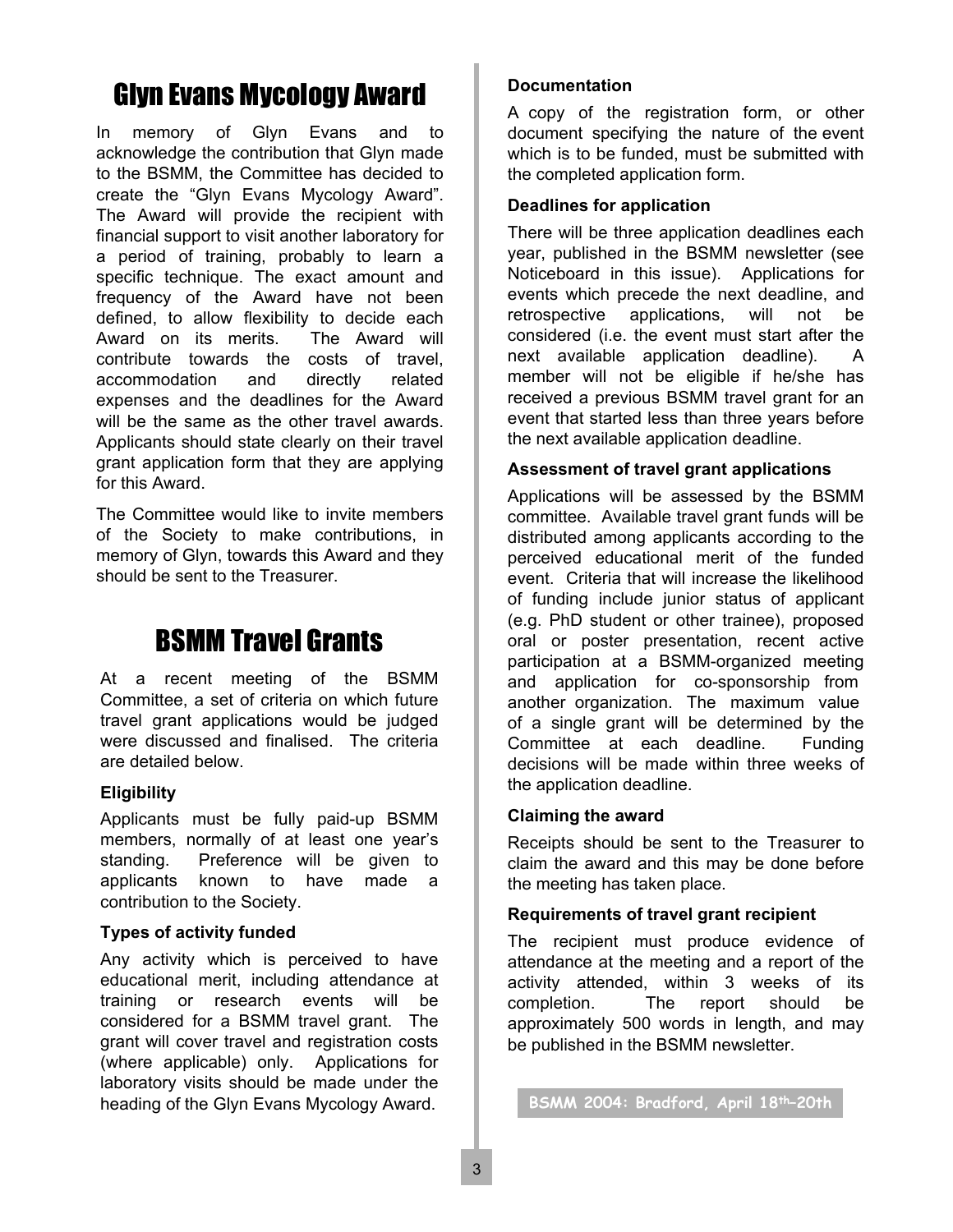## Report from Travel Grant recipients

### International Conference on Molecular Mechanisms of Fungal Cell Wall Biogenesis

The "II International Conference on Molecular Mechanisms of Fungal Cell Wall Biogenesis" in Salamanca, Spain was a very interesting and informative meeting. The main focus of the meeting was on *Saccharomyces cerevisiae,* but many fungal pathogenic species including *Candida albicans, Aspergillus fumigatus* and *Cryptococcus neoformans* were also represented.

I was able to get a very good overview of the regulation of *C. albicans* cell wall synthesis and important insights that are emerging in studies of other fungi such as *Aspergillus niger, Schizosaccharomyces pombe,* and *Candida glabrata*. Many experts presented very interesting work on septum formation in yeast. Enrico Cabib described the septation apparatus, involved in septum formation and cell seperation. He showed that Cla4p a protein kinase of the p21 activated kinase type is involved in anchoring septins to the mother-daughter neck, which is responsible for maintaining the integrity of the motherdaughter neck along with chitin synthase 3. If one of these fails the mother-daughter neck remains the correct width, however if both fail the neck expands and septation does not occur. Peter Lipke presented exciting new evidence that expression of Als5p cell wall protein of *C. albicans* in *S. cerevisiae* mediates adherence of *S. cerevisiae* to extracellular matrix proteins and human buccal epithelial cells. Als5p mediates adhesion of fungal cells to each other and this cellular aggregation has properties characteristic of unrelated amyloid proteins such as β-Amyloid. This mechanism may be employed by *C. albicans* to colonize its host.

This meeting was very interesting and very beneficial for me as I am studying chitin biosynthesis of *C. albicans* for my PhD. I was given the opportunity to present my results as a poster and to meet experts and other students working in the field of the cell wall. I have received a lot of important

feedback that has been incorporated into the experiment plan for my final year. I also met many people who may be important in my career development in the future. Many thanks for the support provided by the BSMM, which is appreciated and valued.

Rhian Whitton

### Chicago ICAAC 2003

The 43rd ICAAC conference was held in the windy city during September. Despite the meetings broad "infectious disease" spectrum, there was plenty for us mycologists to get our teeth into.

I work in a regional antifungal laboratory and so have a particular interest in diagnostic techniques. Raoul Herbrecht outlined the current options with *Aspergillus* in his "Early Diagnosis: CT, Antigen or PCR" presentation. It seems likely that all of these technologies have a place in management strategies, particularly in view of the problems with diagnosis. A number of speakers stressed the need for more standardised PCR methods, as there are too many varying inhouse methods. PCR indeed has the potential to revolutionise identifications, with results in hours rather than days or even weeks.

Another hot topic this year was the use of prophylaxis. There was a particularly interesting meet-the-experts session, with Bart-Jan Kullberg and Thierry Calandra, on this very subject in ICU candidiasis cases. Questions raised were not only which drugs should we be using, but whether we should be using prophylaxis at all. As there is no clear-cut answer, opinions were varied. Prophylaxis may reduce treatment costs, but mortality rate is not often shown to be reduced. However, the overall feeling was that it is useful in specific high-risk patients. Many highlighted that "blanket" use was unnecessary, a drain on already tight finances, and may actually be unfavourable by potentially selecting for resistant species, increased toxicity and drug interactions. Studies looking into this vary so much in design, it is often hard to compare results. The timing of intervention is also important (prophylaxis, empiric or pre-emptive).

Naturally there was great interest in the "new" antifungals, very few mycology presentations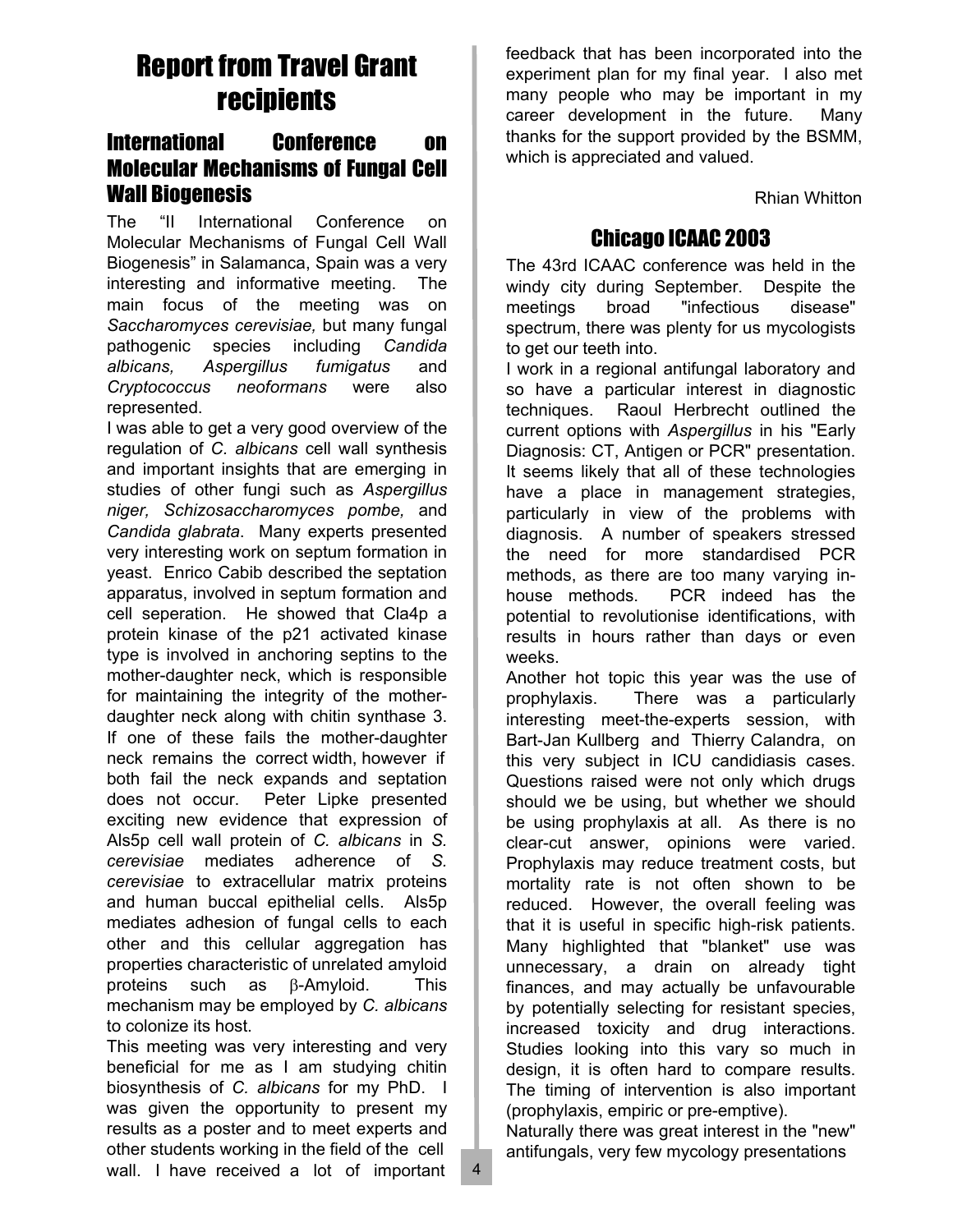went by without the mention of voriconazole and caspofungin, amongst others. To hear of their further successful clinical use was encouraging, especially in the non-trial setting. With more treatment options than ever before, and new/improved diagnostic techniques, it certainly is an exciting time for the mycology world.

With parallel sessions running from 7.15am, often into the evening, it was certainly a busy 5 days. It gave me the opportunity to meet many mycologists whom I had only previously heard of and read papers by. Thank you for the opportunity to attend such an interesting and enjoyable meeting.

Susan J Howard

### Joint Symposium SGM Eukaryotic Microbiology Group, British Mycology Society and BSMM

This two day symposium presented by many internationally renowned experts covered many aspects of post genomic research in a wide variety of eukaryotic microorganisms. Included were the green alga *Chlamydomonas reinhardtii*, African trypanosome *Trypanosoma brucei*, the malaria parasite *Plasmodium falciparum*, *Dictyostelium* and fungal species we are more familiar with, the model organisms *Saccharomyces cerevisiae*, *Schizosaccharomyces pombe*, *Ashbya gossypii*, the human pathogens *Candida glabrata, Candida albicans* and the plant pathogens *Phytophthora infestans* and *Magnaporthe grisea*. The symposia highlighted the powerful tools available to dissect important biological questions in a post-genomics age.

Especially interesting to the medical mycologist was the talk by Mike Lorenz, University of Texas Medical School, who used DNA microarray technology to analyse the gene expression profile of *C. albicans* upon interaction with macrophages. Mike had already published data on the importance of the glyoxylate cycle in survival of *C. albicans* in the phagolysosome. Genes of the glyoxylate cycle were up-regulated when *C. albicans* was phagocytosed. The expression pattern

following phagocytosis resembled that of *S. cerevisiae* after starvation. Genes were identified that were regulated during *in vitro* starvation and filtered out of the cohort of genes induced in macrophages to obtain macrophage-specific genes. A group of genes, 191 in total were identified that were expressed 4-fold higher or lower in contact with macrophages. A staggering 55 % of these were of unknown function and will make interesting candidates for further analysis. Among the genes of known function was *FOX2* gene, which encodes a protein required for β oxidation. Deletion of this gene generated a mutant that could grow as well as wild type cells on glucose but was unable to grow on medium with oleate as the carbon source. The *fox2*∆ mutant was avirulent in a mouse model of systemic candidiasis validating this approach to identify genes important for survival in the host.

Malcolm Whiteway, National Research Council of Canada, highlighted the key role the cAMP signalling pathway plays in the yeast to hyphal morphogenetic switch of *C. albicans*. He focused on two components of this pathway the adenylyl cyclase Cdc35 and Ras1 thought to be involved in regulating Cdc35 activity. He demonstrated that the adenylyl cyclase *cdc35*∆ mutant and the *ras1*∆ mutant were killed more readily by macrophages than wild type cells and showed the analysis of the transcriptional profiles of these mutants.

Christophe D'Enfert of the Pasteur Institute presented his work on biofilm formation in *C. albicans*. A DNA microarray comparison of the genes expressed during planktonic growth with those expressed during growth in a biofilm identified up-regulation of the sulphur amino acid biosynthesis pathway. In addition two cell wall proteins were up-regulated in biofilm formation Pga59 and Pga62, both were confirmed to be cell wall localised by GFPtagging. Deletion of *PGA62* gene resulted in a biofilm formation defect.

Turning to *C. glabrata* Ken Haynes, Imperial College, described his work on the *ace2*∆ mutant; ACE2 encodes a transcription factor. Cells of the *ace2*∆ mutant don't separate due to defective expression of chitinase. Treating *ace2*∆ with chitinase separated the cells. This mutant is hyper-virulent in an immunocompromised mouse systemic model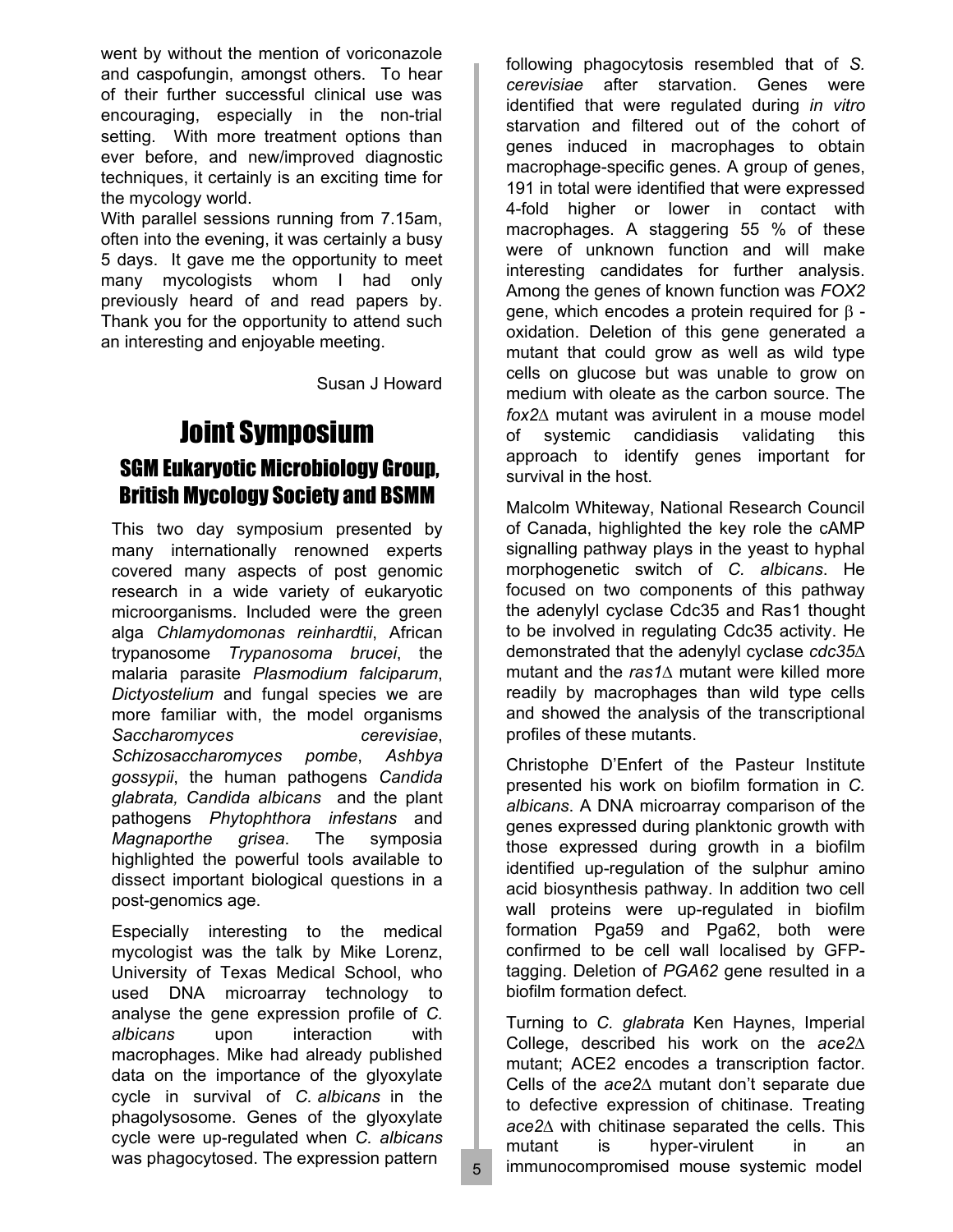and an *ace2*∆ infection resulted in high tissue burden and a massive increase in cytokine levels. A proteomics approach was taken to analyse differences between *ace2*∆ and wild type cells utilising the COGEME proteomics facility at University of Aberdeen. This identified changes in protein folding and regulation, cytoskeletal assembly, cell polarity and cell wall remodelling.

Overall the symposium was very stimulating and it was of interest to learn about the progress that has been made in other eukaryotic organisms some that were more challenging to culture in the laboratory than the fungi we work with! The application of these post-genomics approaches to your favourite organism can provide a wealth of information on a global scale and will continue to revolutionise the way we do our science.

Carol Munro

## **Obituary** Professor E. Glyn V. Evans 1941-2003



The unexpected loss of a person who commanded so much affection and respect throughout the world of medical mycology is a shock that is hard to bear. Glyn Evans died on August 4th 2003 after several recent episodes of pneumonia. His achievements and contributions to our work in combating fungal disease live on. We can temper our sorrow at losing Glyn with the fond recollection of the ways he touched the lives of so many of us, professionally and personally. A former

Secretary then President of the BSMM, Glyn Evans is someone who impressed all who knew him with the strength of his personality, his sense of humour and his obvious professionalism.

Glyn entered the world of medical mycology via his PhD research on *Cryptococcus neoformans* at the University of Glasgow. He was a favourite protégé of his supervisor, Jimmy Gentles, a founding father of British medical mycology. In 1970 Glyn moved to Leeds University to take up post as a lecturer. He soon expanded his activities from teaching and running a routine mycology diagnostic service in the Dermatology Department into scientific and clinical research. Glyn collaborated actively with his colleagues in medical and surgical departments and undertook many joint projects on the epidemiology, serodiagnosis, pathogenesis and treatment of mycoses.

As his career evolved, Glyn became renowned internationally as a world-class authority on superficial mycoses, and many of his more than 100 publications concern the diagnosis and treatment of fungal infections of skin nails and mucosae. He provided the laboratory support for more than 20 clinical trials of antifungal agents in dermatology. During the 31 years Glyn worked at Leeds (and moved steadily up the ranks to Senior Lecturer then Professor) his diagnostic service expanded into a fully accredited reference laboratory, ultimately becoming one of the two UK PHLS Mycology Reference Laboratories, with Glyn as its Head. He co-authored seven books on medical mycology and microbiology and lectured on fungal disease at venues all round the globe.

This rather formal account of his professional achievements does no justice to Glyn Evans' constant hard work as an initiator of projects that create and sustain awareness of mycology and its contribution to medicine. Examples of his advocacy of our field are many and varied. Glyn set up this Society's working party on fungal serodiagnosis, an activity that resulted in the "little black book" that was reprinted several times into the late 1980s. He initiated the BSMM course in diagnostic

6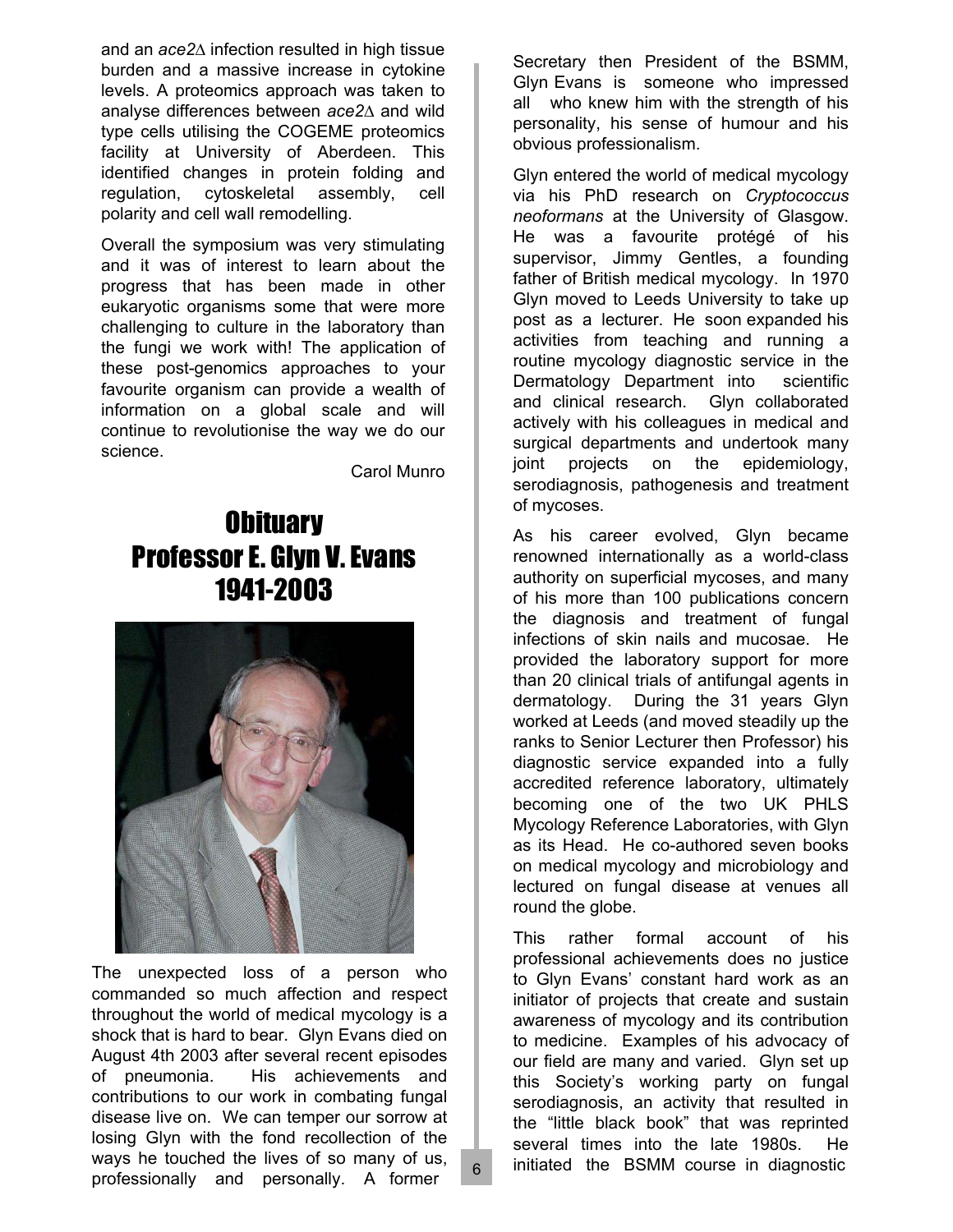mycology that we now all know as "the Leeds course" and which has become the standard for training medical laboratory personnel in the art of fungal culture and identification.

He set up a one-year course at Leeds that turned out MSc graduates in medical mycology. This course attracted many participants from countries outside the UK, particularly from the Far East, and led to Glyn's widespread international links for teaching abroad. His networks included institutions in India, China and South America, and he was rewarded with an honorary professorship from the University of Beijing in 1999. His international participation also included seven years as Chief Editor of what is now called *Medical Mycology* – the journal of the International Society for Human and Animal Mycology (ISHAM). He moved on to become Secretary, then President of ISHAM, and was accorded honorary membership of ISHAM in recognition of his many years of devoted service to that society.

Devoted service is the hallmark that characterizes Glyn Evans' life. Few people are willing to take on the burdens of administration and organization that Glyn always seemed to tackle with enthusiasm. He enjoyed creating and managing projects that provided frameworks from which others could benefit. This is self-evident from the courses he instituted and the scientific meetings he organized. But even at the local level, he spent several years as adviser to undergraduate students who lived in University accommodation.

Many of those who worked for or with Glyn at an early stage chose to remain in the medical mycology arena for the rest of their careers: the hallmark of an inspirational leader. The list of individuals who owe Glyn such a debt of gratitude includes David Warnock, Malcolm Richardson, Peter Donnelly, Valerie Hopwood and the present writer.

Travel abroad was, to Glyn, both an immense pleasure and a health hazard: the latter because his lungs often reacted badly to long-distance flights. He never complained; he always arrived on time to give presentations and chair meetings, even when he was unwell. He was a true

professional, who refused to let his lifelong medical problem interfere with his work.

He moved from Leeds to Cardiff in 2001. This completed a kind of cycle, since the University of Cardiff was Glyn's *alma mater*. His intention in Cardiff was to "slow down a bit" reduce his working hours and commitments and plan for retirement - and he set about slowing down in his characteristic way. He had always had a passion to be an entrepreneur, so in addition to his contractual obligations to a diagnostic mycology service for the Cardiff area, he founded a company that provided commercial mycology laboratory services for clinical trials. Glyn was an unstoppable enthusiast for his mycology work; true retirement would not have come easily to him.

Glyn was a wonderful person to count as a close personal friend. I can now no longer pick up a telephone and seek his friendly advice, or comment, or the wit that was invariably a tonic when feelings had run low. Glyn and I shared a sense of humour that some find extreme; but without a healthy conviction that every human activity has a comic side, one can too easily become depressed at the state of the world we live in. Glyn's smile could warm a room; his laughter infected many people. "At least you know you're alive!" he would exclaim when events prodded one or both of us into some new activity we may not have sought and did not necessarily relish having to do.

Now he is gone. His widow, Rosalind, and his two sons, Alun and Hywel, to whom he was very close, grieve for him.

The news of his death caused a large and spontaneous outpouring of tributes to his family, who had truly not previously appreciated the extent to which his colleagues held him in esteem. He lived life both for its own enjoyment and to help and support those who could benefit from it. None of us who knew Glyn Evans can ever possibly forget him.

#### *Frank Odds*

The family of the late Professor Emlyn Glyn Vaughan Evans would like to express their heartfelt thanks for all the kind expressions of sympathy received during their recent sad loss.

7